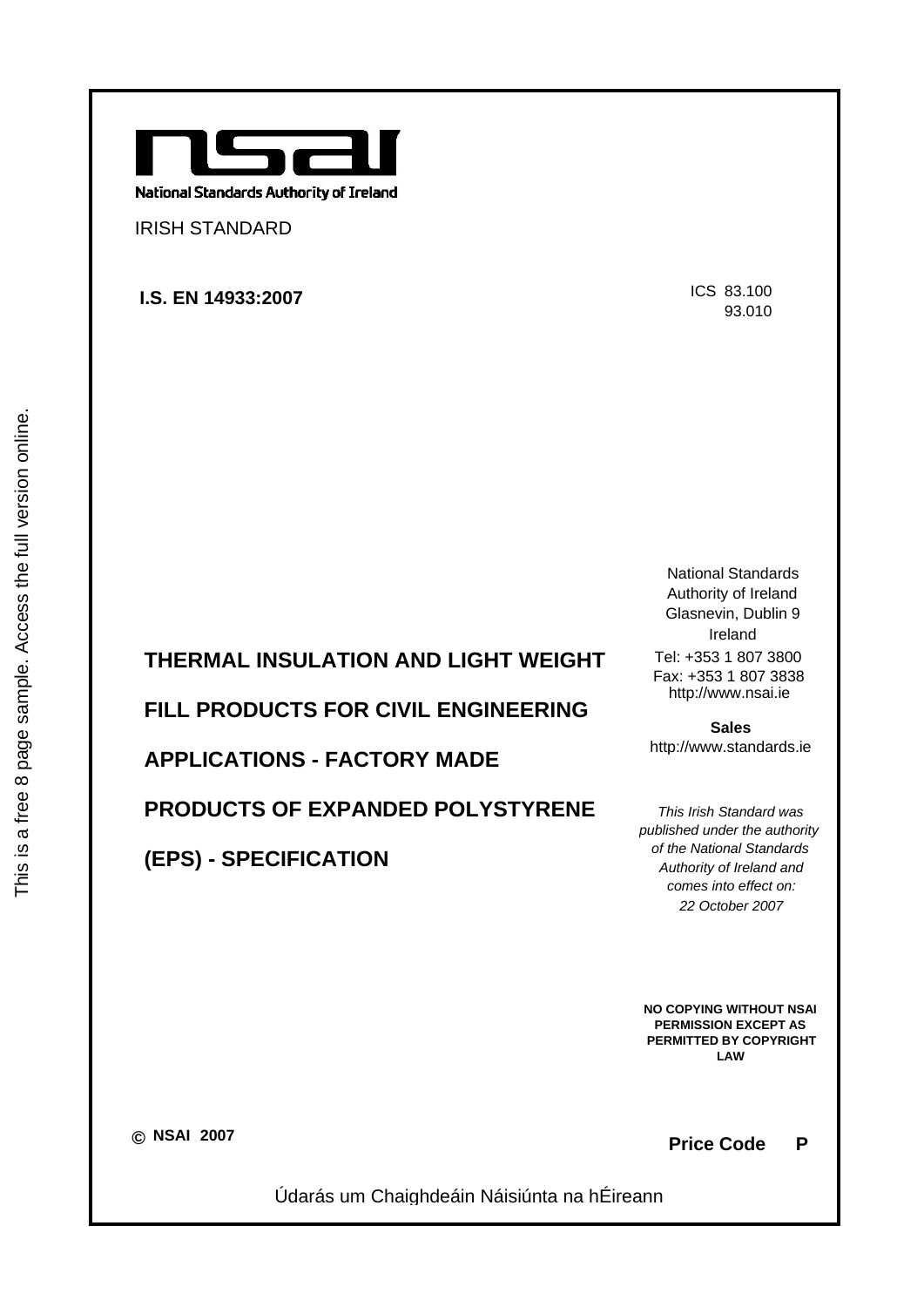*This page is intentionally left BLANK.*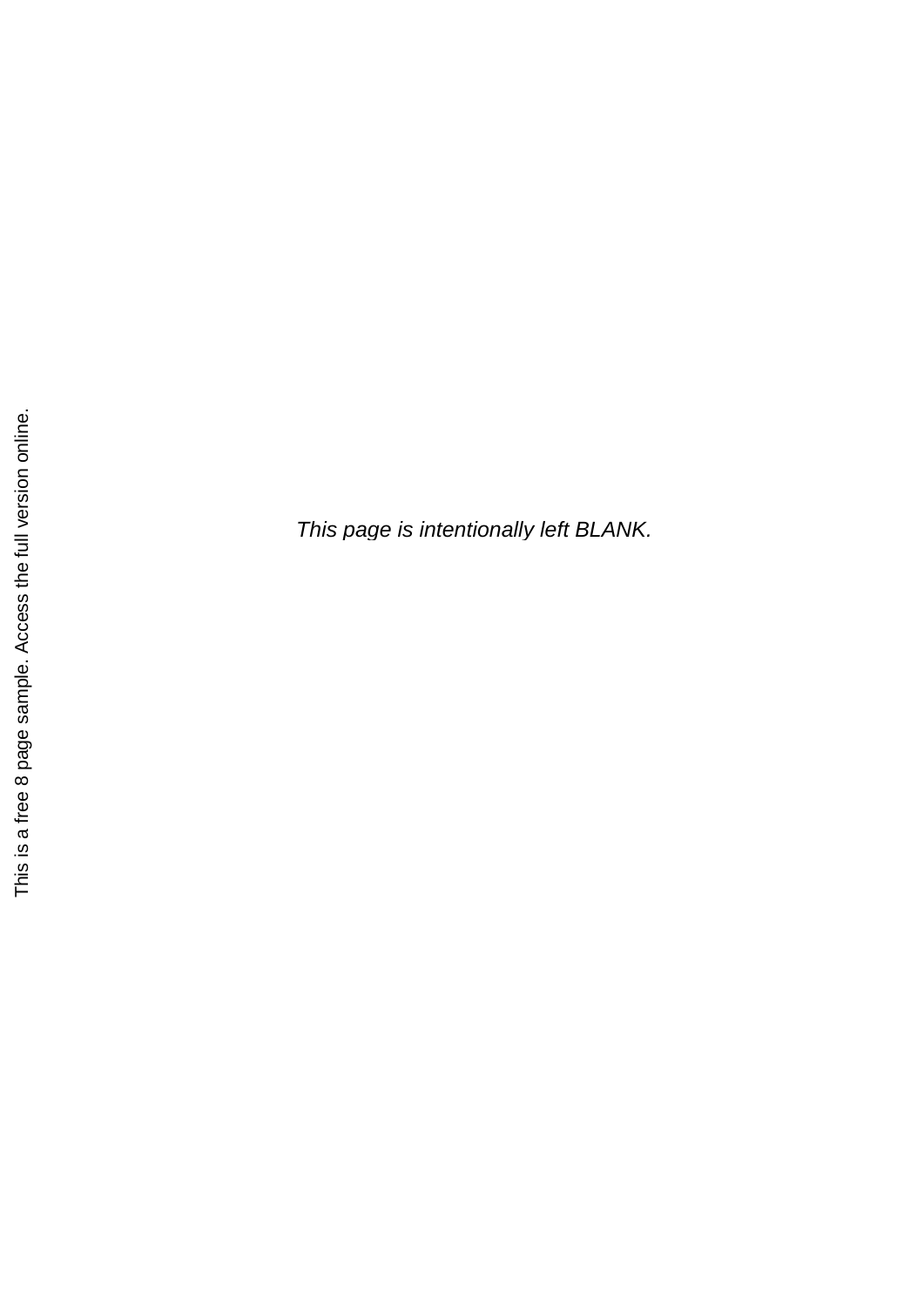# EUROPEAN STANDARD NORME EUROPÉENNE EUROPÄISCHE NORM

# **EN 14933**

September 2007

ICS 83.100; 93.010

English Version

### Thermal insulation and light weight fill products for civil engineering applications - Factory made products of expanded polystyrene (EPS) - Specification

Produits isolants thermiques et de remblayage pour les applications de génie civil - Produits manufacturés en Polystyrène expansé (EPS) - Spécifications

Wärmedämmung und leichte Füllprodukte für Anwendungen im Tiefbau - Werkmäßig hergestellte Produkte aus expandiertem Polystyrol (EPS) - Spezifikation

This European Standard was approved by CEN on 13 July 2007.

CEN members are bound to comply with the CEN/CENELEC Internal Regulations which stipulate the conditions for giving this European Standard the status of a national standard without any alteration. Up-to-date lists and bibliographical references concerning such national standards may be obtained on application to the CEN Management Centre or to any CEN member.

This European Standard exists in three official versions (English, French, German). A version in any other language made by translation under the responsibility of a CEN member into its own language and notified to the CEN Management Centre has the same status as the official versions.

CEN members are the national standards bodies of Austria, Belgium, Bulgaria, Cyprus, Czech Republic, Denmark, Estonia, Finland, France, Germany, Greece, Hungary, Iceland, Ireland, Italy, Latvia, Lithuania, Luxembourg, Malta, Netherlands, Norway, Poland, Portugal, Romania, Slovakia, Slovenia, Spain, Sweden, Switzerland and United Kingdom.



EUROPEAN COMMITTEE FOR STANDARDIZATION COMITÉ EUROPÉEN DE NORMALISATION EUROPÄISCHES KOMITEE FÜR NORMUNG

**Management Centre: rue de Stassart, 36 B-1050 Brussels**

© 2007 CEN All rights of exploitation in any form and by any means reserved worldwide for CEN national Members.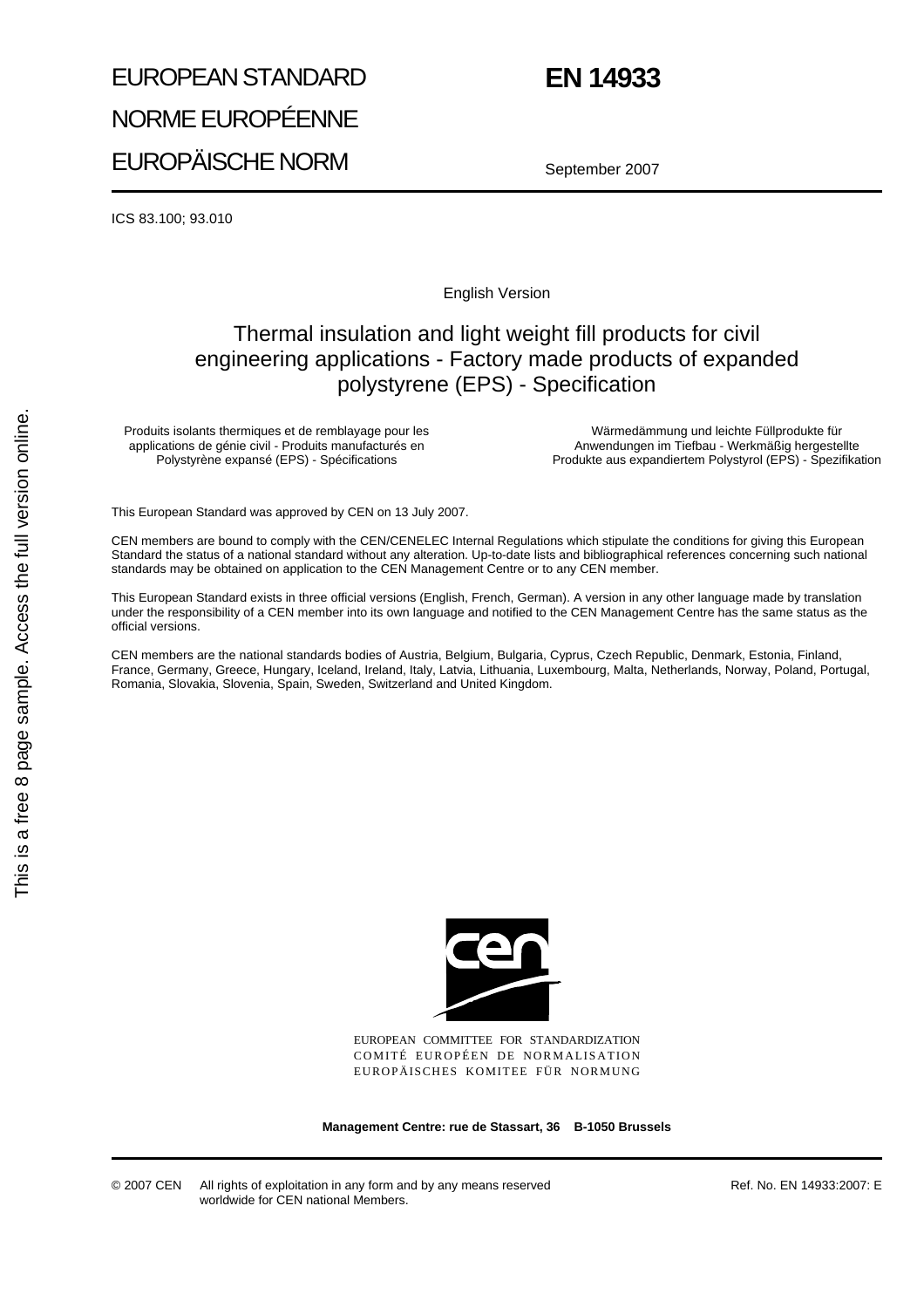## **Contents**

| 1                                            |                                                                                            |  |
|----------------------------------------------|--------------------------------------------------------------------------------------------|--|
| $\mathbf{2}$                                 |                                                                                            |  |
| 3<br>3.1<br>3.2                              |                                                                                            |  |
| $\overline{\mathbf{4}}$<br>4.1<br>4.2<br>4.3 |                                                                                            |  |
| 5.<br>5.1<br>5.2<br>5.3                      |                                                                                            |  |
| 6                                            |                                                                                            |  |
| 7                                            |                                                                                            |  |
| 8                                            |                                                                                            |  |
|                                              | Annex A (normative) Determination of the declared values of thermal resistance and thermal |  |
| A.1<br>A.2<br>A.3<br>A.3.1<br>A.3.2<br>A.3.3 |                                                                                            |  |
| B.1<br>B.2<br>B.2.1<br>B.2.2<br>B.2.3        |                                                                                            |  |
|                                              |                                                                                            |  |
| D.1<br>D.2<br>D.3                            | Annex D (normative) Determination of behaviour under cyclic square-wave load 34            |  |
| D.4<br>D.4.1<br>D.4.2<br>D.4.3               |                                                                                            |  |
| D.4.4<br>D.4.5<br>D.5                        |                                                                                            |  |
| D.5.1<br>D.5.2<br>D.5.3                      |                                                                                            |  |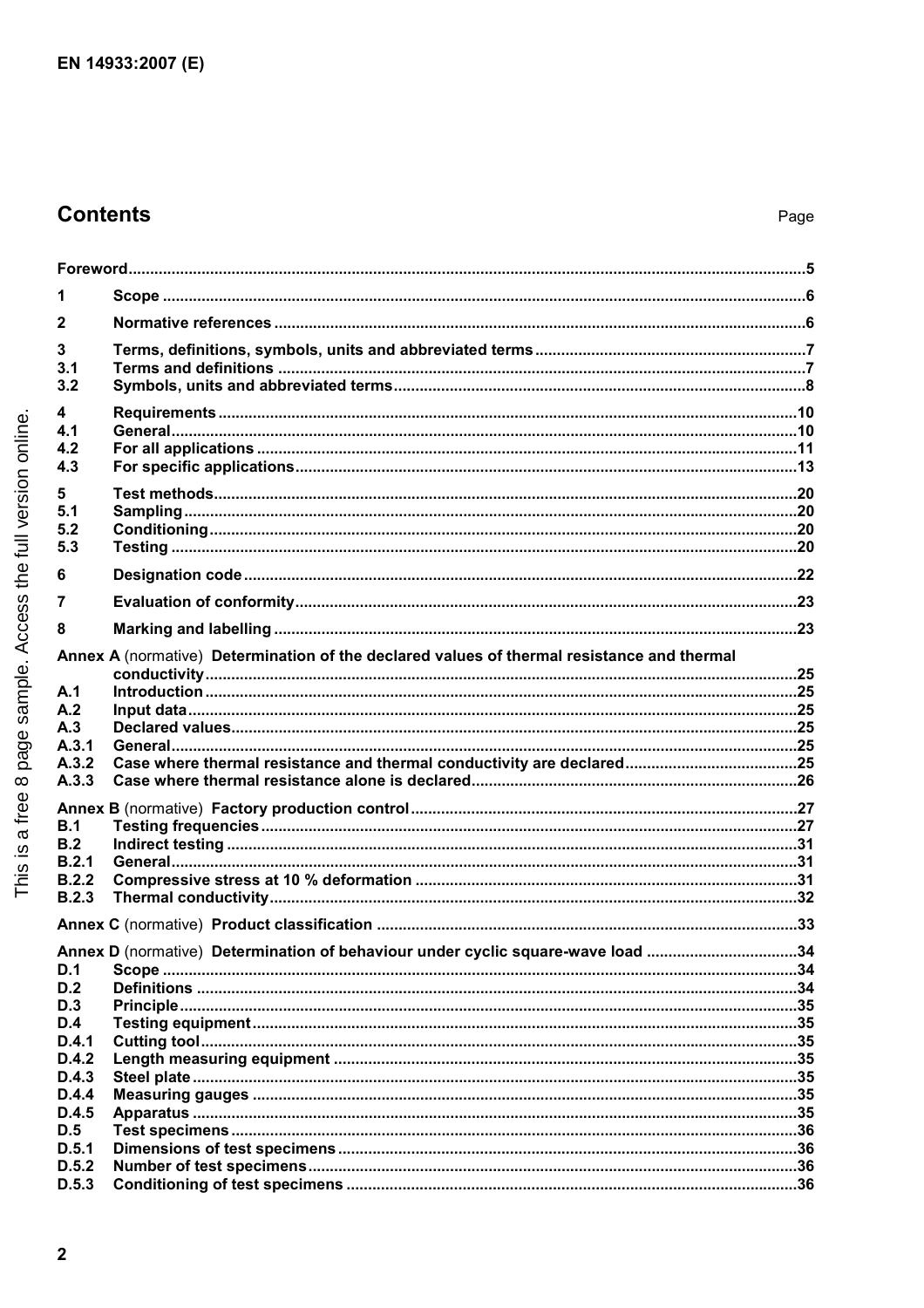| D.6.1<br>D.6.2<br><b>D.7</b><br>D.8<br>D.9<br>E.1<br>E.2<br>E.3<br>E.4<br>E.5<br>E.6<br>Annex ZA (informative) Relationship between this European Standard and the Essential<br>Requirements of EU Directive 89/106/EEC, EU Construction Products Directive43<br>ZA.1<br>Procedures for attestation of conformity of expanded polystyrene products 45<br><b>ZA.2</b><br>ZA.3 | D.6 |  |
|------------------------------------------------------------------------------------------------------------------------------------------------------------------------------------------------------------------------------------------------------------------------------------------------------------------------------------------------------------------------------|-----|--|
|                                                                                                                                                                                                                                                                                                                                                                              |     |  |
|                                                                                                                                                                                                                                                                                                                                                                              |     |  |
|                                                                                                                                                                                                                                                                                                                                                                              |     |  |
|                                                                                                                                                                                                                                                                                                                                                                              |     |  |
|                                                                                                                                                                                                                                                                                                                                                                              |     |  |
|                                                                                                                                                                                                                                                                                                                                                                              |     |  |
|                                                                                                                                                                                                                                                                                                                                                                              |     |  |
|                                                                                                                                                                                                                                                                                                                                                                              |     |  |
|                                                                                                                                                                                                                                                                                                                                                                              |     |  |
|                                                                                                                                                                                                                                                                                                                                                                              |     |  |
|                                                                                                                                                                                                                                                                                                                                                                              |     |  |
|                                                                                                                                                                                                                                                                                                                                                                              |     |  |
|                                                                                                                                                                                                                                                                                                                                                                              |     |  |
|                                                                                                                                                                                                                                                                                                                                                                              |     |  |
|                                                                                                                                                                                                                                                                                                                                                                              |     |  |
|                                                                                                                                                                                                                                                                                                                                                                              |     |  |
|                                                                                                                                                                                                                                                                                                                                                                              |     |  |
|                                                                                                                                                                                                                                                                                                                                                                              |     |  |
|                                                                                                                                                                                                                                                                                                                                                                              |     |  |
|                                                                                                                                                                                                                                                                                                                                                                              |     |  |

### **Figures**

| Figure B.1 — Relationship between compressive stress at 10 % deformation and apparent density for indirect |  |
|------------------------------------------------------------------------------------------------------------|--|
| Figure B.2 — Relationship between declared thermal conductivity (at 50 mm reference thickness) and         |  |
|                                                                                                            |  |
|                                                                                                            |  |
|                                                                                                            |  |
|                                                                                                            |  |

### **Tables**

| Table 3 — Levels of dimensional stability under specified temperature and humidity conditions  14 |  |
|---------------------------------------------------------------------------------------------------|--|
| Table 4 — Levels of deformation under specified compressive load and temperature conditions14     |  |
|                                                                                                   |  |
|                                                                                                   |  |
|                                                                                                   |  |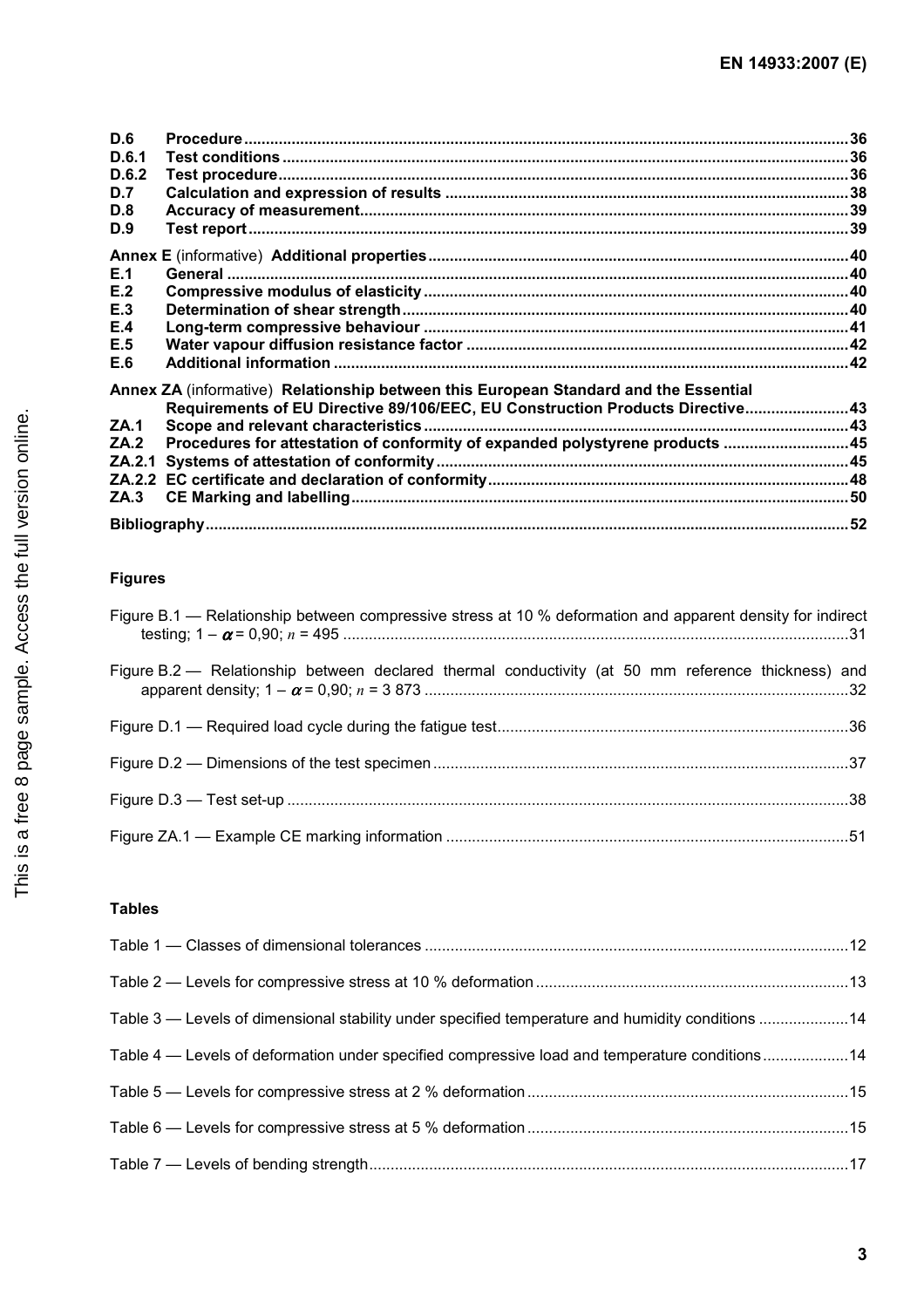| Table A.1 — Values for k for one sided 90 % tolerance interval with a confidence level of 90 % 26         |
|-----------------------------------------------------------------------------------------------------------|
|                                                                                                           |
|                                                                                                           |
|                                                                                                           |
|                                                                                                           |
| Table E.2 — Test methods, test specimens, conditions and minimum testing frequencies  41                  |
| Table E.3 - Tabulated values of water vapour diffusion resistance index and water vapour permeability  42 |
|                                                                                                           |
|                                                                                                           |
| Table ZA.2.1 — Assignment of evaluation of conformity tasks for products under system 1  47               |
| Table ZA.2.2 - Assignment of evaluation of conformity tasks for products under system 3 and 3 (with 4 for |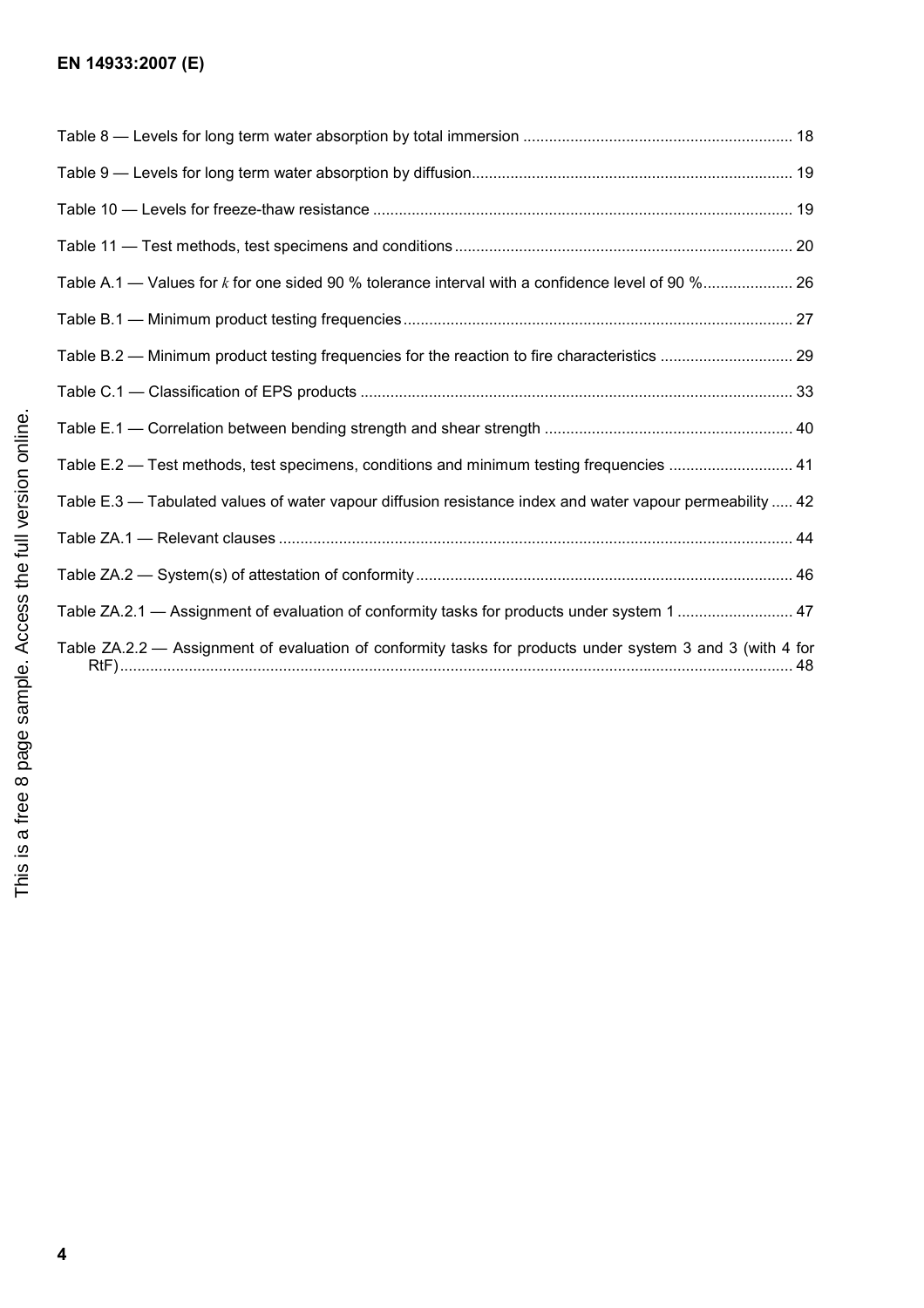### **Foreword**

This document (EN 14933:2007) has been prepared by Technical Committee CEN/TC 88 "Thermal insulating materials and products", the secretariat of which is held by DIN.

This European Standard shall be given the status of a national standard, either by publication of an identical text or by endorsement, at the latest by March 2008, and conflicting national standards shall be withdrawn at the latest by March 2008.

Attention is drawn to the possibility that some of the elements of this document may be the subject of patent rights. CEN [and/or CENELEC] shall not be held responsible for identifying any or all such patent rights.

This document has been prepared under a mandate given to CEN by the European Commission and the European Free Trade Association, and supports essential requirements of EU Directive(s).

For relationship with EU Directive(s), see informative Annex ZA, which is an integral part of this document.

This European Standard is one of a series of standards for products used for insulation in buildings, insulation of building equipment and industrial installations and in civil engineering applications.

According to the CEN/CENELEC Internal Regulations, the national standards organizations of the following countries are bound to implement this European Standard: Austria, Belgium, Bulgaria, Cyprus, Czech Republic, Denmark, Estonia, Finland, France, Germany, Greece, Hungary, Iceland, Ireland, Italy, Latvia, Lithuania, Luxembourg, Malta, Netherlands, Norway, Poland, Portugal, Romania, Slovakia, Slovenia, Spain, Sweden, Switzerland and the United Kingdom.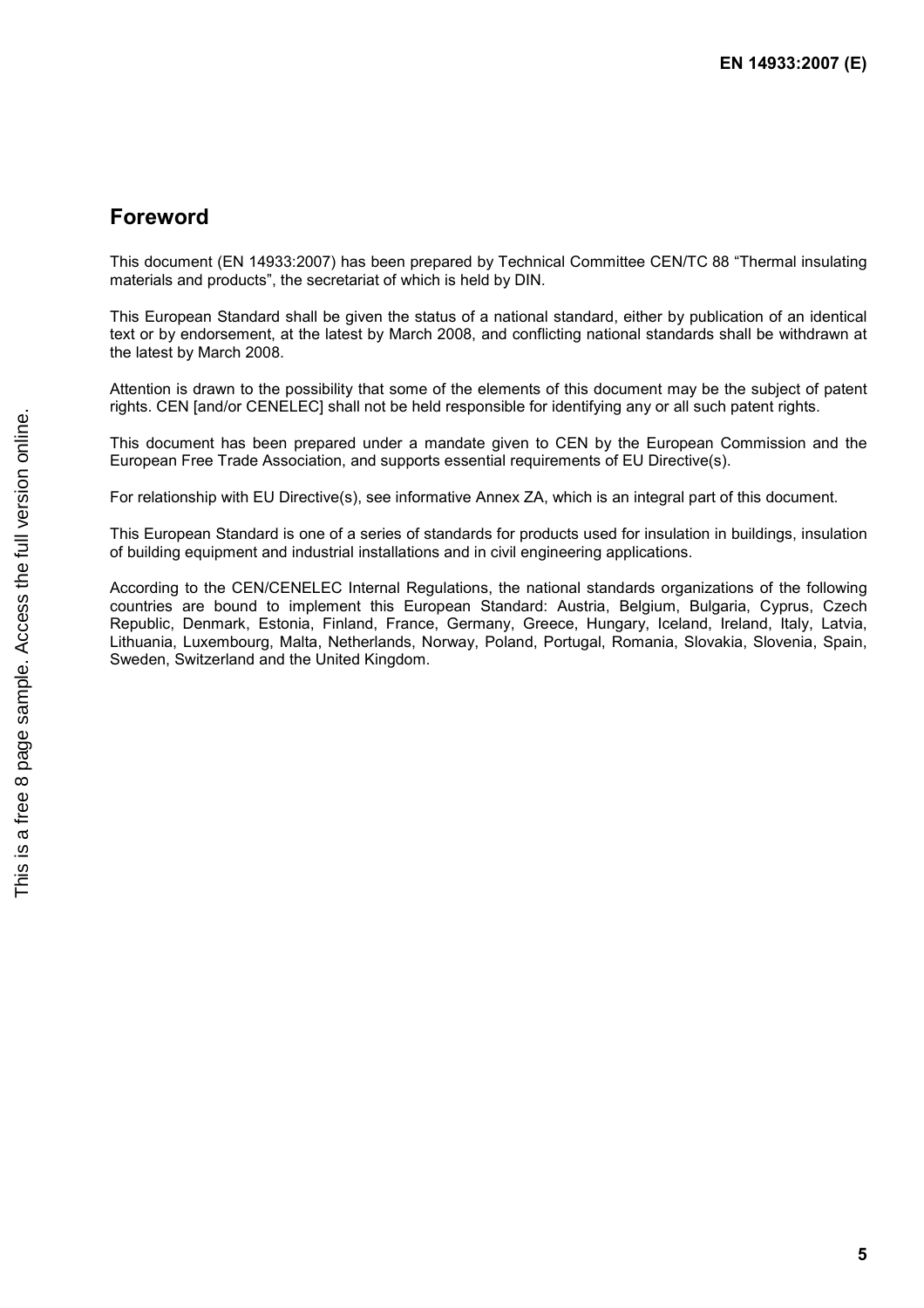#### **1 Scope**

This European Standard specifies the requirements for factory made products of expanded polystyrene which are used for frost insulation of roads, railways, trafficked areas, light weight fill for reduction of horizontal and vertical earth pressure and other civil engineering applications.

The products are manufactured in the form of boards or blocks. The standard also covers specially cut shaped boards or blocks.

The standard describes product characteristics and includes procedures for testing, evaluation of conformity, marking and labelling.

The standard does not specify the required class or level of a given property to be achieved by a product to demonstrate fitness for purpose in a particular application. The classes and levels required for a given application are to be found in regulations or non-conflicting standards.

For applications where thermal resistance is required, products with a declared thermal resistance lower than 0,25 m²⋅K/W or a declared thermal conductivity greater than 0,060 W/(m⋅K) are not covered by this standard. This standard does not cover in situ insulation products and products intended to be used for the insulation of buildings, of building equipment and industrial installations or products intended for acoustic insulation.

#### **2 Normative references**

The following referenced documents are indispensable for the application of this document. For dated references, only the edition cited applies. For undated references, the latest edition of the referenced document (including any amendments) applies.

EN 822, *Thermal insulating products for building applications — Determination of length and width*

EN 823, *Thermal insulating products for building applications — Determination of thickness*

EN 824, *Thermal insulating products for building applications — Determination of squareness*

EN 825, *Thermal insulating products for building applications — Determination of flatness*

EN 826, *Thermal insulating products for building applications — Determination of compression behaviour* 

EN 1602, *Thermal insulating products for building applications — Determination of the apparent density*

EN 1604, *Thermal insulating products for building applications — Determination of dimensional stability under specified temperature and humidity conditions*

EN 1605, *Thermal insulating products for building applications — Determination of deformation under specified compressive load and temperature conditions*

EN 1606, *Thermal insulating products for building applications — Determination of compressive creep* 

EN 12085*, Thermal insulating products for building applications - Determination of linear dimensions of test specimens*

EN 12086, *Thermal insulating products for building applications — Determination of water vapour transmission properties*